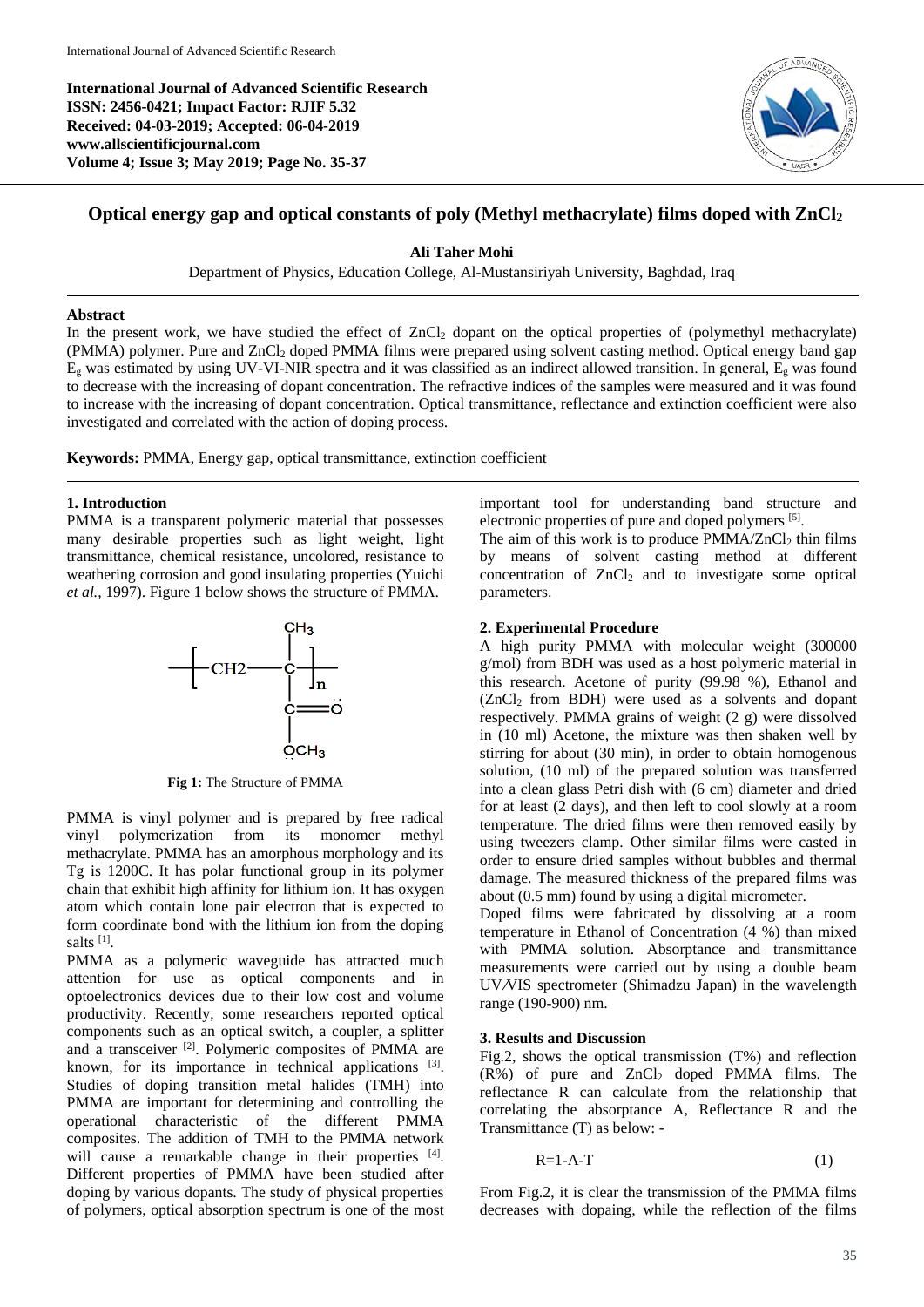increases with doping. The optical absorption coefficient  $(\alpha)$ of PMMA is very important because it provides information on the electronic band structure, the band tail and energy gap. The absorption coefficient  $(\alpha)$  can be determined as a function of frequency using the formula  $[6, 7]$ :

$$
\alpha = \frac{2.303 \,\mathrm{A}}{\mathrm{d}}\tag{2}
$$

Where:

 $d =$  the film thickness,  $A =$  absorbance.



**Fig 2:** Transmission (%) and Reflection (%) of Pure PMMA, 8 wt% CuSO<sup>4</sup> doped PMMA

The absorption coefficient is connected with the nature of electronic transitions. Type of the electron transitions can be known by dependence on the values of the absorption coefficient; if the values of  $(\alpha > 10^4 \text{ cm}^{-1})$ , this means the direct transitions takes place in material, while indirect transitions occur for  $(\alpha < 10^4 \text{ cm}^{-1})$  [8]. The optical absorption spectra could reveal the energy gap  $E<sub>g</sub>$  between the Conduction Band (CB) and the Valence Band (VB) due to direct and indirect transitions of both crystalline and amorphous materials. The results show the value of  $(\alpha)$  for pure and 4 wt%  $ZnCl<sub>2</sub>$  doped PMMA films is less than  $(10<sup>4</sup>$ cm-1 ). In order to confirm the nature of optical transition the optical data was analyzed using the relation:

$$
\alpha h v = B(hv - E_g)^m \tag{3}
$$

Where:

 $h =$ Planck constant.

 $E<sub>g</sub>$  = Optical energy band gap.

 $B = A$  constant known as the disorder parameter which is nearly independent of the photon energy. Parameter (m) is the power coefficient with the value that is determined by the type of possible electronic transitions, i.e.,  $m = 1/2$ ,  $3/2$ , 2or 1/3 for direct allowed, direct forbidden, indirect allowed and indirect forbidden respectively [6]. The plot of the product of absorption coefficient and photon energy  $(\alpha h v)^{1/2}$ versus the photon energy at room temperature shows in Fig. (3). Extrapolation of the linear portion of this curve to a point  $(\alpha h v)^{1/2} = 0$ , gives the optical energy band gap (E<sub>g</sub>) for the pure as well as doped PMMA films.



**Fig 3:** The variation of  $(ahv)^{1/2}$  with hv for pure films and 4 % wt ZnCl<sup>2</sup> doped PMMA.

The extinction coefficient can be calculated by the relation [9] :

$$
k = \frac{\alpha \lambda}{4\pi} \tag{4}
$$

Where  $(\lambda)$  is the wavelength,  $(\alpha)$  is the absorption coefficient.

The refractive index (n) of the film was calculated by the following equation [10]:

$$
n = \left[ \left( \frac{1+R}{1-R} \right)^2 - \left( k^2 + 1 \right) \right]^{1/2} + \frac{1+R}{1-R}
$$
 (5)

Where k is the extinction coefficient and R is the reflectance.

The evaluation of refractive index of an optical material is important for many applications especially in optical devices. Fig.4 and 5 shows the variation of refractive index n and extinction coefficient k with wavelength.

We can see from this figure that the values of n and k in general increased with doping.

All the change in optical parameters of PMMA after doping can attribute to the effect of ZnCl<sub>2</sub> doped on the structure of PMMA, which creates a localized energy states in the forbidden band gap acts as a tail to the conduction band which reduced the energy gap.



**Fig 4:** The variation of k with Wavelength of pure and 4% ZnCl<sub>2</sub> doped PMMA films.